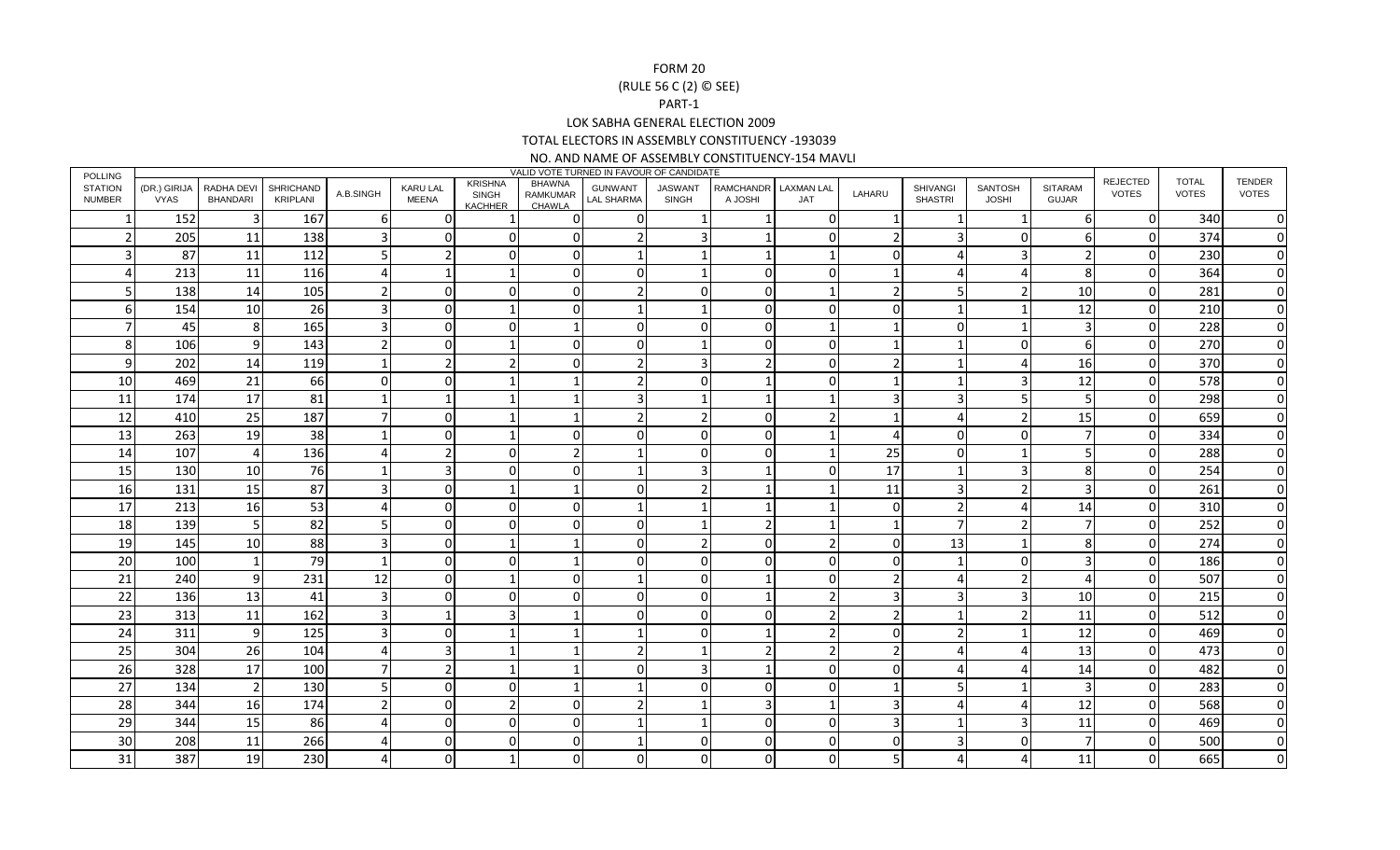| 32 | 189 | 10             | 70  | $\overline{2}$          |                |                | $\Omega$       |                | $\overline{0}$ | $\Omega$       | $\overline{0}$ |                | -1                      | 3                     | $\overline{3}$   | $\overline{0}$ | 282 | $\overline{0}$ |
|----|-----|----------------|-----|-------------------------|----------------|----------------|----------------|----------------|----------------|----------------|----------------|----------------|-------------------------|-----------------------|------------------|----------------|-----|----------------|
| 33 | 360 | 16             | 114 | 6                       |                | -1             | $\Omega$       | -1             | $\overline{2}$ | $\Omega$       | $\Omega$       | -1             | Δ                       | 3                     | 16               | $\Omega$       | 525 | $\overline{0}$ |
| 34 | 272 | 14             | 95  | $\overline{0}$          |                | $\mathbf{1}$   | $\mathbf{1}$   | $\Omega$       | $\overline{0}$ | $\mathfrak{p}$ |                |                | $\overline{\mathbf{1}}$ | 6                     | 5                | $\overline{0}$ | 400 | $\overline{0}$ |
| 35 | 77  | 14             | 116 | $\overline{0}$          |                | $\overline{0}$ | $\mathbf{0}$   | $\overline{0}$ | $\overline{0}$ | $\Omega$       | $\Omega$       |                | 3                       | 0                     | 1                | $\pmb{0}$      | 215 | $\overline{0}$ |
| 36 | 258 | 5              | 182 | $\overline{2}$          | $\Omega$       | $\Omega$       | 1              | $\Omega$       | $\Omega$       | $\Omega$       | $\Omega$       | $\overline{2}$ | $\overline{\mathbf{1}}$ | $\Omega$              | $\overline{4}$   | $\overline{0}$ | 455 | $\overline{0}$ |
| 37 | 226 | 8              | 125 | $\overline{0}$          | $\Omega$       | $\mathbf{1}$   | 1              | $\overline{2}$ | $\mathbf{1}$   | $\Omega$       | $\Omega$       | $\Omega$       | $\mathbf{1}$            | $\overline{2}$        | $\overline{4}$   | $\overline{0}$ | 371 | $\overline{0}$ |
| 38 | 162 | 9              | 201 | 5                       |                | 0              | $\overline{0}$ | $\overline{0}$ | $\overline{0}$ | $\Omega$       | $\overline{0}$ | $\mathbf{0}$   | -1                      | $\pmb{0}$             | $\overline{2}$   | $\overline{0}$ | 381 | $\overline{0}$ |
| 39 | 130 | $\overline{7}$ | 204 | $6 \mid$                | $\overline{0}$ | $\overline{0}$ | 0l             | $\overline{0}$ | $\overline{2}$ | $\overline{2}$ |                |                | Δ                       | $\mathbf 0$           | $\overline{2}$   | $\overline{0}$ | 361 | $\overline{0}$ |
| 40 | 216 | 19             | 170 | 7                       |                | $\overline{0}$ | $\overline{0}$ | $\overline{0}$ | 0              | $\Omega$       | $\overline{0}$ |                | 2                       | 3                     | 6                | $\overline{0}$ | 428 | $\overline{0}$ |
| 41 | 283 | 11             | 185 | $\overline{4}$          |                | $\overline{0}$ | $\overline{2}$ | $\overline{0}$ | $\mathbf{1}$   | 01             | $\overline{0}$ | 4              | -5                      | 3                     | $\boldsymbol{9}$ | $\overline{0}$ | 508 | $\overline{0}$ |
| 42 | 514 | 16             | 91  | $\overline{2}$          | $\Omega$       | $\overline{0}$ | $\overline{0}$ |                | $\overline{2}$ | 0              | $\overline{0}$ | $\Omega$       | 6                       | $\mathbf 1$           | 27               | $\overline{0}$ | 660 | $\overline{0}$ |
| 43 | 262 | 20             | 191 | 9                       |                | 0              | $\overline{0}$ | -1             | $\overline{2}$ | $\Omega$       | $\mathbf{1}$   |                | $\overline{3}$          | $\overline{2}$        | 15               | $\overline{0}$ | 512 | $\overline{0}$ |
| 44 | 240 | 47             | 63  | $\overline{2}$          |                | $\overline{0}$ | $\Omega$       | $\overline{2}$ | $\mathbf{1}$   | $\overline{2}$ | $\overline{2}$ | $\overline{2}$ | $\overline{2}$          | $\overline{3}$        | 13               | $\overline{0}$ | 380 | $\overline{0}$ |
| 45 | 280 | 25             | 74  | $\overline{3}$          | $\overline{0}$ | $\overline{2}$ | 1              | $\overline{0}$ | $\overline{0}$ | $\Omega$       | $\overline{2}$ | -1             | $\overline{1}$          | $\mathbf{1}$          | 13               | $\overline{0}$ | 403 | $\overline{0}$ |
| 46 | 86  | 8              | 186 | 5                       | $\overline{2}$ | $\overline{0}$ | $\mathbf{0}$   | $\overline{0}$ | $\mathbf{1}$   | $\Omega$       | $\Omega$       | -1             | $\Omega$                | $\overline{2}$        | $\overline{4}$   | $\mathbf 0$    | 295 | $\overline{0}$ |
| 47 | 262 | 10             | 148 | $6 \mid$                |                | $\mathbf{1}$   | $\Omega$       | $\Omega$       | $\Omega$       | $\Omega$       | $\Omega$       |                | $\Omega$                | $\mathbf 0$           | $\overline{4}$   | $\overline{0}$ | 433 | $\overline{0}$ |
| 48 | 302 | $9$            | 52  | $\overline{0}$          | $\Omega$       | 01             | $\Omega$       | $\mathbf{1}$   | $\overline{3}$ | 1              | $\mathbf{1}$   | $\mathbf{0}$   | $\overline{2}$          | $\overline{2}$        | 14               | $\overline{0}$ | 387 | $\overline{0}$ |
| 49 | 128 | 6              | 44  | $\vert$ 1               |                | $\mathbf{1}$   | 1              | $\overline{2}$ | $\overline{0}$ | $\Omega$       | $\overline{0}$ | $\overline{2}$ | 3                       | -5                    | 9                | $\overline{0}$ | 203 | $\overline{0}$ |
| 50 | 143 | 12             | 18  | $\overline{0}$          |                | 01             | $\Omega$       | $\overline{0}$ | $\overline{0}$ | ŋ              | $\Omega$       | $\Omega$       | .5                      | $\mathbf 0$           | $\overline{4}$   | $\overline{0}$ | 183 | $\overline{0}$ |
| 51 | 98  | $\overline{9}$ | 48  | $\vert$ 1               | 0l             | $\overline{0}$ | $\Omega$       | $\overline{0}$ | $\overline{0}$ |                | $\Omega$       |                | $\Omega$                |                       | 5                | $\mathbf 0$    | 164 | $\overline{0}$ |
| 52 | 77  | $\,8\,$        | 79  | $\vert$ 1               | $\Omega$       | $\overline{0}$ | -1             | $\overline{0}$ | $\overline{2}$ |                |                |                | -5                      | 4                     | 6                | $\overline{0}$ | 186 | $\overline{0}$ |
| 53 | 122 | 5              | 138 | $\vert$ 1               | $\Omega$       | $\overline{0}$ | $\overline{2}$ |                | $\overline{0}$ | $\Omega$       | $\overline{0}$ | $\Omega$       | $\Omega$                | $\mathcal{P}$         | $\mathbf 0$      | $\overline{0}$ | 271 | $\overline{0}$ |
| 54 | 317 | 19             | 35  | $\overline{0}$          |                | $\overline{1}$ | 1              | $\mathbf{1}$   | $\mathbf{1}$   | $\Omega$       | $\mathbf{1}$   | -1             | $\overline{1}$          | $\overline{2}$        | $\overline{9}$   | $\overline{0}$ | 390 | $\overline{0}$ |
| 55 | 242 | 12             | 267 | 3                       | $\Omega$       | $\overline{0}$ | $\Omega$       | $\Omega$       | $\overline{0}$ | $\overline{3}$ | $\Omega$       | -1             | $\overline{2}$          | $\overline{3}$        | 13               | $\overline{0}$ | 546 | $\overline{0}$ |
| 56 | 215 | 17             | 196 | 8                       | $\Omega$       | $\overline{0}$ | $\Omega$       | $\Omega$       | $\overline{0}$ | $\Omega$       |                | $\overline{2}$ | $\boldsymbol{\Delta}$   | $\Omega$              | 10               | $\overline{0}$ | 453 | $\overline{0}$ |
| 57 | 293 | 24             | 115 | $\boldsymbol{\Delta}$   |                | $\mathbf{1}$   | $\overline{2}$ | $\Omega$       | $\overline{2}$ | $\overline{2}$ | $\mathbf{a}$   | $\overline{2}$ | 7                       | $\boldsymbol{\Delta}$ | 9                | $\Omega$       | 469 | $\overline{0}$ |
| 58 | 482 | 25             | 101 | $\overline{2}$          | ς              | $\mathbf{1}$   | $\Omega$       | $\overline{1}$ | $\overline{2}$ | $\Omega$       |                | $\Omega$       | $\overline{1}$          | $\Omega$              | $\overline{3}$   | $\overline{0}$ | 622 | $\overline{0}$ |
| 59 | 362 | 19             | 64  | $\overline{\mathbf{3}}$ |                | $\overline{0}$ | $\Omega$       | $\Omega$       | $\mathbf{1}$   | $\Omega$       | -1             | $\Omega$       | $\overline{2}$          | $\mathbf{1}$          | 9                | $\overline{0}$ | 463 | $\overline{0}$ |
| 60 | 409 | 17             | 145 | $\vert$ 1               |                | -1             | $\mathbf{1}$   | $\Omega$       | 1              |                | $\Omega$       | $\overline{2}$ | Δ                       | 4                     | $\boldsymbol{9}$ | $\pmb{0}$      | 596 | $\overline{0}$ |
| 61 | 132 | 10             | 113 | 3                       |                | $\mathbf{1}$   | $\Omega$       | $\Omega$       | $\overline{0}$ | $\Omega$       | $\Omega$       |                | $\overline{2}$          | $\overline{2}$        | $\overline{7}$   | $\overline{0}$ | 272 | $\overline{0}$ |
| 62 | 190 | 8              | 80  | $\overline{2}$          |                | $\overline{0}$ | 0              | $\overline{2}$ | 3 <sup>l</sup> |                | $\overline{0}$ | 4              | 3                       | $\mathbf 1$           | 13               | $\overline{0}$ | 308 | $\overline{0}$ |
| 63 | 285 | $\,8\,$        | 162 | $\vert$ 1               | 0l             | $\overline{0}$ | $\overline{0}$ | $\overline{0}$ |                | 2              | $\overline{0}$ |                | $\Omega$                | -1                    | 16               | $\pmb{0}$      | 477 | $\overline{0}$ |
| 64 | 215 | 8              | 164 | $\overline{2}$          |                | $\overline{0}$ | $\Omega$       |                |                | 0              | $\overline{0}$ | $\mathbf{0}$   | 3                       | $\overline{2}$        | $\overline{3}$   | $\overline{0}$ | 400 | $\overline{0}$ |
| 65 | 171 | 9              | 80  | $\overline{2}$          | 0l             | $\overline{0}$ | $\Omega$       | $\overline{0}$ | 1              | ΩI             | $\overline{0}$ | -1             | 2                       | -1                    | 1                | $\overline{0}$ | 268 | $\overline{0}$ |
| 66 | 314 | 15             | 122 | $\overline{4}$          | $\Omega$       | $\overline{0}$ | .OI            | $\overline{0}$ | $\overline{0}$ | n              |                |                | 10                      | $\mathbf{1}$          | 22               | $\overline{0}$ | 490 | $\overline{0}$ |
| 67 | 238 | 18             | 96  | $\mathbf{2}$            |                | $\overline{3}$ | $\overline{0}$ | $\overline{0}$ | $\overline{2}$ | U              | $\overline{0}$ | $\overline{4}$ | 5                       | 3                     | 12               | $\mathbf 0$    | 384 | $\overline{0}$ |
| 68 | 159 | 14             | 200 | $\overline{7}$          | $\mathcal{P}$  | $\mathbf{1}$   | 1              | $\mathbf{1}$   | $\mathbf{1}$   | $\Omega$       | $\overline{0}$ |                | -5                      | $\overline{2}$        | $\overline{7}$   | $\mathbf 0$    | 403 | $\overline{0}$ |
| 69 | 73  | 3              | 160 | $\overline{3}$          |                |                | $\Omega$       | $\overline{0}$ | $\Omega$       | $\Omega$       | $\Omega$       |                | 19                      | $\overline{2}$        | 1                | $\overline{0}$ | 264 | $\overline{0}$ |
| 70 | 158 | 8              | 239 | $6 \mid$                |                | $\overline{0}$ | -1             | $\overline{0}$ |                | $\Omega$       | $\overline{0}$ |                | $\overline{3}$          | $\mathbf{1}$          | $\overline{4}$   | $\mathbf{0}$   | 423 | $\overline{0}$ |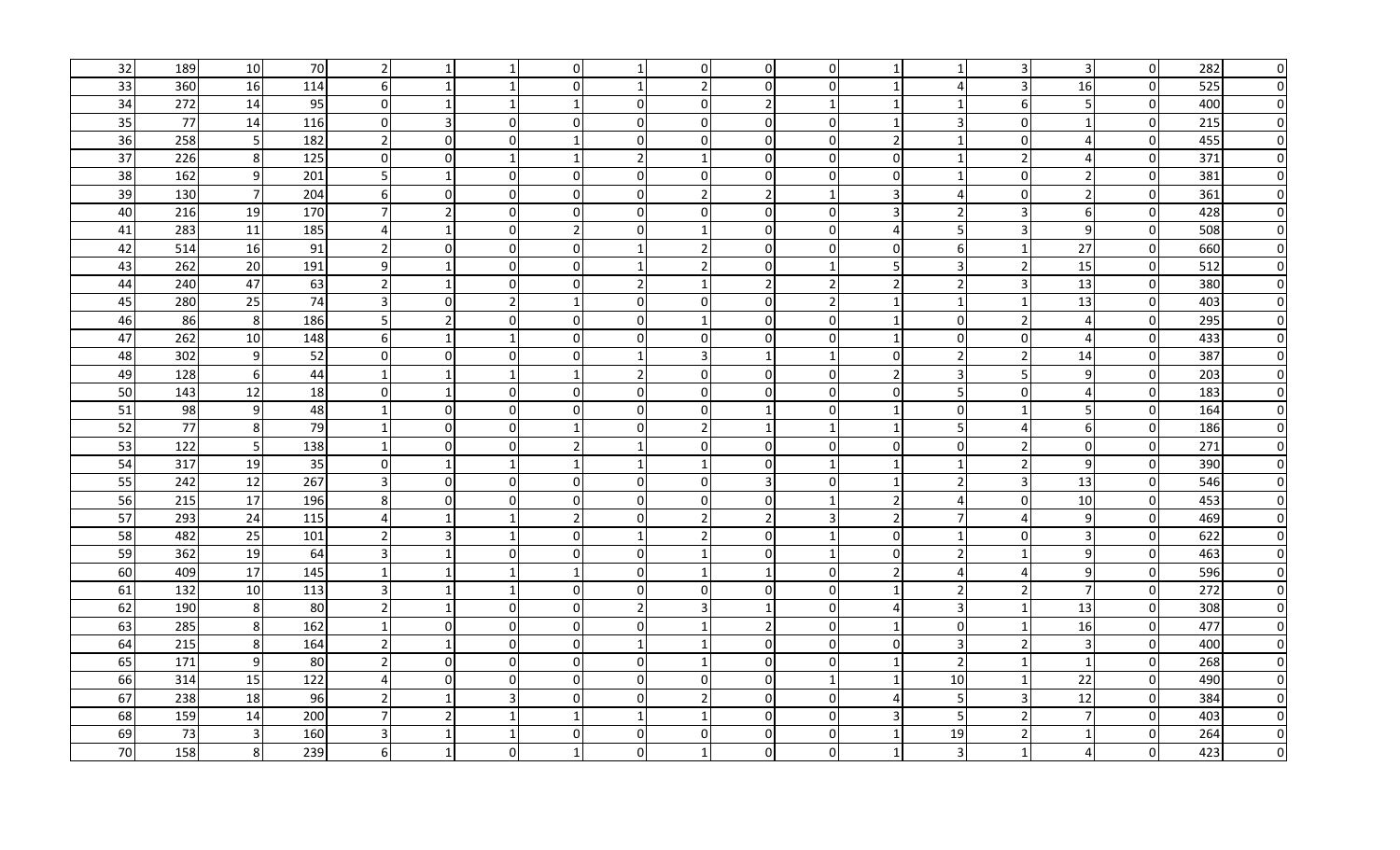| 71  | 190 | 28                    | 194 | 11               | $\Omega$       | -1             | $\overline{0}$ | $\overline{0}$ | $\overline{2}$ |                |              |              | 10                          | 9                     | 24               | $\overline{0}$ | 475 | $\overline{0}$ |
|-----|-----|-----------------------|-----|------------------|----------------|----------------|----------------|----------------|----------------|----------------|--------------|--------------|-----------------------------|-----------------------|------------------|----------------|-----|----------------|
| 72  | 140 | 10                    | 149 | $\overline{4}$   | $\Omega$       | 1              | $\Omega$       | $\mathbf{1}$   | $\overline{0}$ | $\Omega$       | $\Omega$     | $\Omega$     | 10                          | 3                     | 4                | $\overline{0}$ | 322 | $\overline{0}$ |
| 73  | 274 | 19                    | 112 | $6 \mid$         |                | 2 <sub>l</sub> | $\overline{0}$ | $\mathbf{1}$   | $\mathbf{1}$   | $\Omega$       | $\Omega$     |              | $\boldsymbol{\vartriangle}$ | $\overline{3}$        | $\overline{9}$   | $\overline{0}$ | 435 | $\overline{0}$ |
| 74  | 243 | $\overline{7}$        | 83  | $\overline{0}$   |                | $\overline{0}$ | $\Omega$       | $\mathbf{0}$   | $\overline{0}$ |                |              |              | $\Omega$                    | $\mathbf{1}$          | 11               | $\overline{0}$ | 350 | $\overline{0}$ |
| 75  | 206 | 5                     | 217 | $\overline{2}$   | $\Omega$       | 01             | $\mathbf{0}$   | $\mathbf{0}$   | $\overline{0}$ | $\Omega$       | $\Omega$     | $\Omega$     | $\overline{1}$              | $\Omega$              | $\overline{7}$   | $\overline{0}$ | 438 | $\overline{0}$ |
| 76  | 230 | $\boldsymbol{\Delta}$ | 105 | $\overline{4}$   | $\Omega$       | $\overline{0}$ | $\mathbf{0}$   | $\overline{0}$ | $\overline{0}$ | 0              | 0            | $\Omega$     | $\Omega$                    | $\mathbf 0$           | $\overline{3}$   | $\overline{0}$ | 346 | $\overline{0}$ |
| 77  | 437 | $\overline{4}$        | 195 | $\overline{2}$   | $\Omega$       | $\overline{0}$ | $\mathbf{0}$   | $\Omega$       | $\overline{0}$ | ΩI             | $\Omega$     | $\Omega$     |                             | 3                     | 6                | $\overline{0}$ | 648 | $\overline{0}$ |
| 78  | 137 | 5                     | 135 | $\mathbf{0}$     |                | 01             | $\overline{0}$ | $\Omega$       | 0              | 0              |              | $\Omega$     | $\Omega$                    | $\mathbf{1}$          | $\overline{0}$   | $\overline{0}$ | 279 | $\overline{0}$ |
| 79  | 216 | $\overline{7}$        | 165 | $6 \mid$         |                | $\overline{2}$ | 0              | $\overline{0}$ | $\overline{0}$ | 0              |              | <sup>0</sup> |                             | 2                     | 10               | $\overline{0}$ | 411 | $\Omega$       |
| 80  | 177 | $\overline{7}$        | 184 | $\vert$ 1        | $\Omega$       | $\overline{0}$ | $\mathbf 0$    | $\Omega$       | $\overline{0}$ | 0              | $\Omega$     |              | $\mathcal{P}$               | $\mathbf{1}$          | $\overline{2}$   | $\overline{0}$ | 375 | $\overline{0}$ |
| 81  | 180 | $\overline{4}$        | 37  | $\overline{0}$   | $\Omega$       | $\overline{0}$ | $\mathbf{0}$   | $\Omega$       |                | ΩI             | <sup>0</sup> | $\Omega$     | $\Omega$                    | $\mathbf{1}$          | 3                | $\overline{0}$ | 226 | $\overline{0}$ |
| 82  | 105 | 12                    | 169 | $\overline{0}$   |                | $\overline{0}$ | $\overline{0}$ | $\Omega$       | $\overline{0}$ |                | $\Omega$     |              | $\overline{7}$              | $\mathbf{1}$          | 1                | $\overline{0}$ | 298 | $\overline{0}$ |
| 83  | 166 | $\overline{7}$        | 88  | $\overline{4}$   | $\Omega$       | 0              | $\Omega$       | $\Omega$       | $\overline{0}$ | 01             |              |              | $\overline{2}$              | $\Omega$              | 5                | $\overline{0}$ | 274 | $\overline{0}$ |
| 84  | 253 | 22                    | 215 | 5                | $\Omega$       | 1              | $\mathbf{1}$   | $\overline{0}$ | $\overline{0}$ |                | $\Omega$     | $\Omega$     | 6                           | $\overline{2}$        | 5                | $\overline{0}$ | 511 | $\overline{0}$ |
| 85  | 357 | 15                    | 264 | 6                |                | $\overline{0}$ | $\Omega$       | $\Omega$       | $\overline{2}$ | $\Omega$       |              |              | 5                           | $\mathbf{3}$          | 16               | $\overline{0}$ | 672 | $\overline{0}$ |
| 86  | 151 | 12                    | 103 | $\vert$ 1        |                | $\Omega$       | $\Omega$       | $\Omega$       | $\overline{0}$ | $\Omega$       | $\Omega$     |              | -1                          | $\overline{3}$        | $\overline{7}$   | $\overline{0}$ | 280 | $\overline{0}$ |
| 87  | 244 | 18                    | 348 | 11               | $\overline{2}$ | -1             | $\Omega$       | $\Omega$       | $\overline{4}$ | $\overline{2}$ |              | 3            | 5                           | 4                     | 13               | $\overline{0}$ | 656 | $\overline{0}$ |
| 88  | 319 | 14                    | 212 | $\overline{4}$   |                | $\overline{2}$ | $\mathbf{1}$   | $\mathbf{1}$   | $\overline{0}$ | 01             | $\Omega$     | 0            | -1                          | 1                     | $\overline{9}$   | $\overline{0}$ | 565 | $\overline{0}$ |
| 89  | 246 | 6                     | 362 | $\overline{0}$   |                | $\overline{0}$ | $\overline{0}$ | $\Omega$       | $\overline{2}$ | 0              | $\Omega$     | <sup>O</sup> | $\Omega$                    | $\Omega$              | $\overline{2}$   | $\overline{0}$ | 619 | $\overline{0}$ |
| 90  | 236 | 6                     | 309 | $\vert$ 1        | $\overline{0}$ | 1              | $\overline{0}$ | $\overline{0}$ | $\overline{0}$ |                | <sup>0</sup> |              |                             | 3                     | $\overline{3}$   | $\overline{0}$ | 562 | $\overline{0}$ |
| 91  | 235 | 15                    | 337 | 5                | $\overline{0}$ | $\overline{0}$ | $\mathbf 0$    | $\overline{0}$ | $\overline{0}$ | 0              | $\Omega$     |              | -1                          | $\mathbf{1}$          | $\mathbf{1}$     | $\overline{0}$ | 596 | $\overline{0}$ |
| 92  | 309 | 12                    | 204 | $\vert$ 1        |                | $\overline{0}$ | $\mathbf 0$    |                | $\overline{0}$ |                |              |              | 4                           | $\boldsymbol{\Delta}$ | $\overline{3}$   | $\overline{0}$ | 542 | $\overline{0}$ |
| 93  | 531 | 11                    | 192 | $\overline{2}$   | $\overline{0}$ | $\mathbf{1}$   | 1              | $\overline{0}$ | $\overline{0}$ | ΩI             | $\Omega$     | 2            | 5                           | 3                     | 14               | $\overline{0}$ | 762 | $\overline{0}$ |
| 94  | 368 | 17                    | 262 | $\overline{7}$   | $\overline{0}$ | $\mathbf{1}$   |                |                | $\overline{0}$ | 0              | <sup>0</sup> |              | $\overline{7}$              | $\Delta$              | 10               | $\overline{0}$ | 681 | $\overline{0}$ |
| 95  | 249 | $\overline{7}$        | 167 | $\overline{4}$   | $\overline{0}$ | $\overline{0}$ | $\overline{1}$ |                | $\overline{0}$ | 0              | $\Omega$     | 0            |                             | 0                     | $6 \overline{6}$ | $\overline{0}$ | 436 | $\overline{0}$ |
| 96  | 185 | $\overline{4}$        | 75  | $\vert$ 1        | $\Omega$       | $\overline{0}$ | 0              | $\mathbf 0$    | $\overline{0}$ | $\Omega$       | $\Omega$     | $\Omega$     | 0                           | 1                     | $\overline{2}$   | $\overline{0}$ | 268 | $\overline{0}$ |
| 97  | 129 | 12                    | 112 | $\overline{3}$   | $\Omega$       | 01             | $\mathbf{1}$   | $\Omega$       | $\overline{0}$ |                | $\Omega$     |              | $\Omega$                    | $\mathbf{1}$          | $\overline{2}$   | $\overline{0}$ | 262 | $\overline{0}$ |
| 98  | 170 | 8                     | 65  | $\overline{3}$   |                | 0              | $\mathbf 0$    | $\overline{0}$ | 1              |                | $\Omega$     |              | $\Delta$                    | $\overline{3}$        | $\overline{7}$   | $\overline{0}$ | 264 | $\overline{0}$ |
| 99  | 330 | 12                    | 149 | 5                |                | $\overline{0}$ | -1             | 1              | $\overline{0}$ | 0              |              |              | Δ                           | 3                     | 21               | $\overline{0}$ | 530 | $\overline{0}$ |
| 100 | 145 | $\overline{7}$        | 63  | 5                | $\overline{0}$ | 1              | 0              |                |                |                |              |              |                             | $\mathbf 1$           | 4                | $\overline{0}$ | 236 | $\overline{0}$ |
| 101 | 185 | $\overline{2}$        | 24  | 6                | $\Omega$       | $\overline{0}$ | 0              | $\overline{0}$ | 1              |                |              | 0            |                             | 0                     | 4                | $\overline{0}$ | 225 | $\overline{0}$ |
| 102 | 182 | 5                     | 63  | $\mathbf{0}$     |                | $\overline{0}$ |                |                | $\overline{0}$ | 0              | 0            |              |                             | $\mathbf{1}$          | 5                | $\overline{0}$ | 262 | $\overline{0}$ |
| 103 | 108 | 15                    | 71  | $6 \overline{6}$ |                | $\overline{0}$ | .OI            | $\overline{0}$ | $\overline{0}$ | $\Omega$       |              |              | $\overline{\phantom{a}}$    | 2                     | 5 <sub>l</sub>   | $\overline{0}$ | 212 | $\overline{0}$ |
| 104 | 377 | 21                    | 174 | 5 <sub>l</sub>   |                | $\overline{0}$ | -1             | 2              | $\overline{0}$ | 3              | $\Omega$     | 3            |                             | 6                     | $\overline{7}$   | $\overline{0}$ | 602 | 0I             |
| 105 | 117 | $\overline{4}$        | 124 | 5 <sup>1</sup>   |                | $\overline{0}$ |                |                | $\overline{0}$ | 0              | $\Omega$     |              | 6                           | $\mathbf 1$           | 3                | $\overline{0}$ | 264 | 0I             |
| 106 | 122 | 13                    | 115 | $\overline{3}$   |                | $\overline{0}$ | $\overline{0}$ | $\overline{0}$ | 1              | 0              | 0            |              |                             | $\mathbf{1}$          | 8 <sup>°</sup>   | $\overline{0}$ | 267 | $\overline{0}$ |
| 107 | 137 | 11                    | 122 | 6                | $\Omega$       | 1              | $\mathbf{0}$   | $\Omega$       | $\overline{0}$ | $\Omega$       | 0            |              | $\overline{2}$              | 0                     | $\overline{2}$   | $\overline{0}$ | 283 | 0I             |
| 108 | 80  | 8                     | 126 | 8                |                | 01             | $\mathbf{0}$   | $\Omega$       | $\overline{0}$ |                | <sup>n</sup> | $\Omega$     |                             | $\Omega$              | $\overline{2}$   | $\overline{0}$ | 227 | 0I             |
| 109 | 22  | 15                    | 207 | 6 <sup>1</sup>   | $\Omega$       | $\overline{0}$ | $\mathbf{0}$   | $\mathbf 0$    |                | <sup>0</sup>   |              |              | $\overline{2}$              | 3                     | 5                | $\overline{0}$ | 263 | $\overline{0}$ |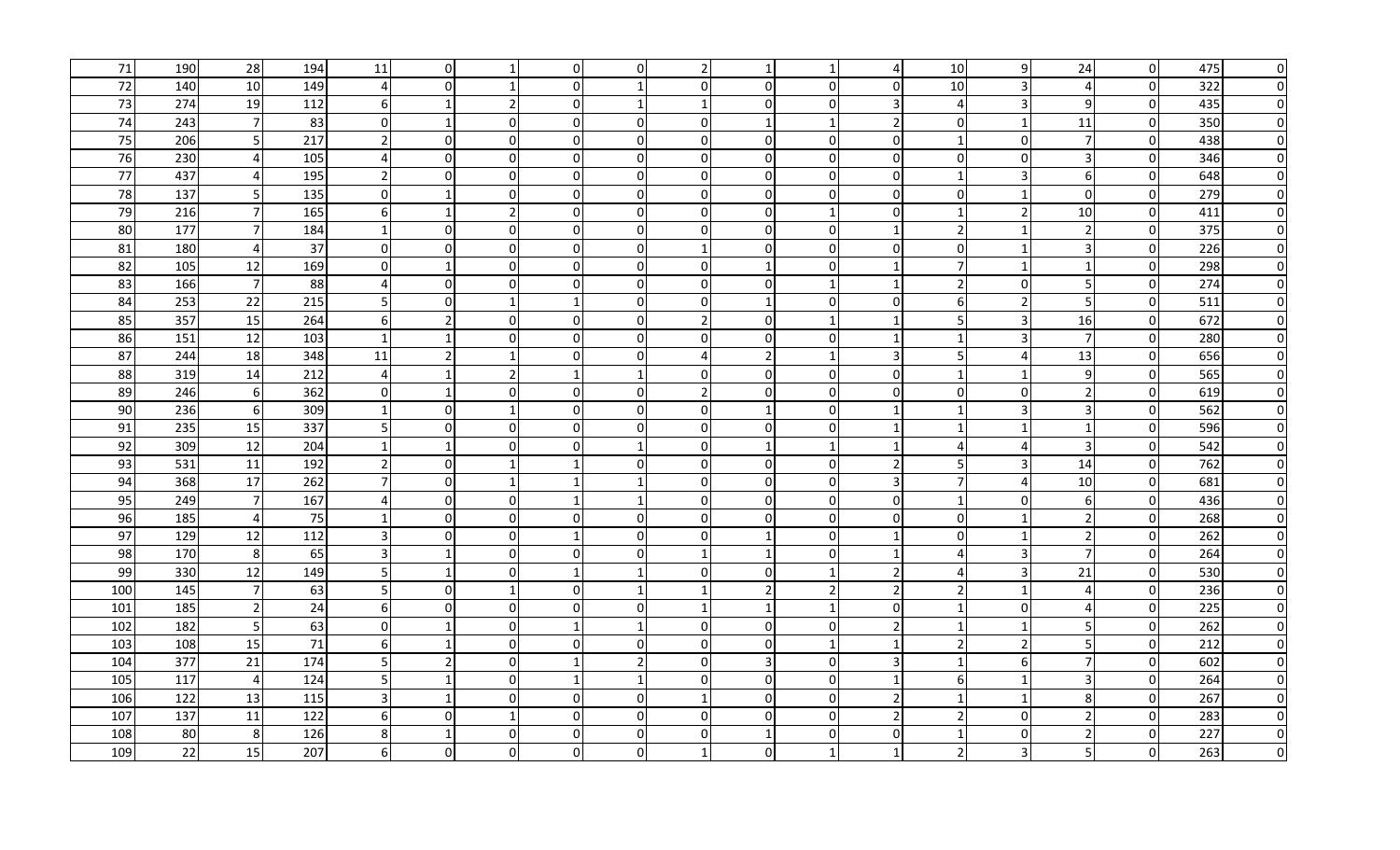| 110 | 126 | 19               | 215 | 9                       |                | $\overline{0}$ | $\overline{0}$ | $\overline{0}$ | 1              |                |              |               | $\overline{2}$           | 2                        | 11               | $\overline{0}$   | 392 | $\overline{0}$ |
|-----|-----|------------------|-----|-------------------------|----------------|----------------|----------------|----------------|----------------|----------------|--------------|---------------|--------------------------|--------------------------|------------------|------------------|-----|----------------|
| 111 | 99  | 10               | 110 |                         |                | $\overline{0}$ | $\Omega$       | $\mathbf{1}$   | $\overline{0}$ | $\Omega$       | $\Omega$     |               | 3                        | $\Omega$                 | $\overline{7}$   | $\overline{0}$   | 238 | $\overline{0}$ |
| 112 | 397 | 13               | 53  | $\overline{3}$          | $\Omega$       | $\mathbf{1}$   | $\overline{0}$ | $\mathbf{0}$   |                | 0              |              | $\Omega$      |                          | 3                        | 3                | $\overline{0}$   | 476 | $\overline{0}$ |
| 113 | 347 | 18               | 259 | $\overline{9}$          |                | $\overline{0}$ | $\overline{0}$ |                | 1              | $\overline{2}$ |              |               | 5                        | 5                        | 11               | $\boldsymbol{0}$ | 667 | $\overline{0}$ |
| 114 | 101 | $\overline{4}$   | 115 | $\overline{2}$          | $\Omega$       | $\Omega$       | $\Omega$       | $\Omega$       | $\mathbf 0$    | $\Omega$       | $\Omega$     | $\Omega$      | 3                        | $\boldsymbol{0}$         | $\overline{3}$   | $\overline{0}$   | 228 | $\overline{0}$ |
| 115 | 249 | 11               | 168 | $\vert$ 1               | $\Omega$       | -1             | $\Omega$       | $\mathbf{0}$   | $\mathbf{1}$   | $\Omega$       |              | $\mathcal{P}$ | $\overline{3}$           | 2                        | 10               | $\overline{0}$   | 449 | $\overline{0}$ |
| 116 | 146 | 14               | 75  | $\overline{\mathbf{3}}$ | 3              | $\overline{0}$ | $\overline{0}$ | $\mathbf{1}$   | 1              |                | -1           | -1            | $\overline{2}$           | $\boldsymbol{0}$         | 4                | $\overline{0}$   | 252 | $\overline{0}$ |
| 117 | 227 | 4                | 68  | $\overline{0}$          |                | 1              | $\overline{0}$ | $\overline{0}$ | $\overline{0}$ | 01             | $\Omega$     | $\Omega$      |                          | $\mathbf 0$              | 5                | $\overline{0}$   | 307 | $\overline{0}$ |
| 118 | 301 | 13               | 94  | 9                       |                | 1              | $\overline{0}$ |                | $\overline{2}$ |                |              |               | 3                        | 5                        | 10               | $\overline{0}$   | 444 | $\overline{0}$ |
| 119 | 96  | 6                | 82  | $\overline{2}$          | $\overline{0}$ | $\overline{0}$ | 0              | $\overline{0}$ | $\overline{0}$ | 01             | $\Omega$     | 0             | -1                       | 0                        | 9                | $\overline{0}$   | 196 | $\overline{0}$ |
| 120 | 154 | $\overline{7}$   | 120 | 11                      |                | $\overline{0}$ |                | $\overline{0}$ | $\overline{0}$ | 0              | $\Omega$     | $\Omega$      | 3                        | $\mathbf{1}$             | 5                | $\overline{0}$   | 304 | $\overline{0}$ |
| 121 | 300 | 17               | 39  | 5                       | $\overline{0}$ | 0              | $\mathbf{1}$   | $\overline{2}$ | $\overline{0}$ |                | 2            |               | $\overline{3}$           | 2                        | 16               | $\overline{0}$   | 393 | $\overline{0}$ |
| 122 | 243 | 10               | 197 | $\overline{2}$          | $\overline{2}$ | 0              | $\overline{0}$ | $\overline{2}$ | 1              |                | $\Omega$     | $\mathcal{P}$ | $\overline{2}$           | 5                        | 6                | $\overline{0}$   | 473 | $\overline{0}$ |
| 123 | 256 | 8                | 56  | $\overline{2}$          | $\overline{0}$ | $\mathbf{1}$   | $\overline{0}$ |                | $\overline{0}$ | 0              | $\Omega$     |               | $\Delta$                 | $\mathbf{1}$             | 8                | $\overline{0}$   | 338 | $\overline{0}$ |
| 124 | 218 | 19               | 75  | $\overline{3}$          | $\overline{z}$ | $\overline{0}$ | $\mathbf 0$    | $\overline{2}$ | $\overline{0}$ |                | 0            |               | 0                        | 3                        | $\overline{9}$   | $\overline{0}$   | 333 | $\overline{0}$ |
| 125 | 171 | 16               | 177 | $\overline{0}$          | $\Omega$       | 1              | $\Omega$       | $\mathbf{1}$   | $\overline{2}$ | $\overline{2}$ | $\Omega$     | $\mathcal{P}$ | 6                        | $\mathbf 0$              | $\overline{9}$   | $\overline{0}$   | 387 | $\overline{0}$ |
| 126 | 98  | 8                | 153 | $\overline{3}$          |                | 01             | $\mathbf{1}$   | $\overline{0}$ | $\overline{0}$ |                |              |               | $\mathbf{1}$             | 5                        | 4                | $\overline{0}$   | 277 | $\overline{0}$ |
| 127 | 190 | 14               | 124 | 5                       | $\Omega$       | $\overline{0}$ | $\overline{0}$ | $\overline{0}$ | $\overline{0}$ | $\mathcal{P}$  | $\Omega$     |               | 3                        | 2                        | 4                | $\overline{0}$   | 345 | 0I             |
| 128 | 247 | 15               | 126 | 8                       |                | $\overline{2}$ | $\overline{0}$ | $\Omega$       | $\overline{2}$ |                |              |               | 3                        | $\overline{2}$           | 3                | $\overline{0}$   | 416 | 0I             |
| 129 | 225 | 13               | 61  | $\vert$ 1               |                | 01             | $\overline{0}$ |                | 0              |                | 0            | $\Omega$      | $\Omega$                 | 3                        | 5 <sub>l</sub>   | $\overline{0}$   | 311 | $\overline{0}$ |
| 130 | 151 | $\overline{7}$   | 131 | $\overline{\mathbf{3}}$ | $\Omega$       | 1              | $\mathbf 0$    | $\overline{0}$ | 3              |                | 0            | $\Omega$      | $\Omega$                 | $\overline{2}$           | 9                | $\overline{0}$   | 308 | 0I             |
| 131 | 246 | 12               | 379 | 5                       |                | $\overline{0}$ | $\Omega$       |                | 1              |                | $\Omega$     |               | 9                        | $\Omega$                 | $\overline{7}$   | $\overline{0}$   | 665 | 0I             |
| 132 | 201 | 9                | 223 | $6 \mid$                | $\Omega$       | 0              | $\Omega$       | $\overline{0}$ | $\overline{0}$ |                | $\Omega$     | $\Omega$      | $\mathbf{1}$             | 2                        | 8 <sup>°</sup>   | $\overline{0}$   | 451 | $\overline{0}$ |
| 133 | 205 | 15               | 41  | $\overline{0}$          | $\Omega$       | $\overline{0}$ | $\Omega$       | $\Omega$       | $\overline{0}$ | $\Omega$       | $\Omega$     | $\Omega$      | $\overline{2}$           | $\overline{2}$           | $\boldsymbol{2}$ | $\overline{0}$   | 267 | $\overline{0}$ |
| 134 | 217 | 22               | 156 | $\overline{4}$          |                | $\overline{0}$ | $\mathbf{1}$   | $\Omega$       | $\overline{0}$ |                |              |               |                          | $\overline{\phantom{a}}$ | $\overline{7}$   | $\overline{0}$   | 414 | $\overline{0}$ |
| 135 | 154 | 39               | 144 | 5                       |                | $\mathbf{1}$   | $\Omega$       | $\mathbf{0}$   | $\mathbf{1}$   | $\Omega$       |              |               | $\overline{2}$           | $\mathbf{1}$             | 13               | $\overline{0}$   | 364 | $\overline{0}$ |
| 136 | 180 | 10               | 178 | 13                      |                | $\mathbf{1}$   | $\Omega$       | $\mathcal{P}$  | $\overline{2}$ | $\Omega$       | $\Omega$     |               | $\overline{\phantom{a}}$ | $\boldsymbol{\Delta}$    | 15               | $\overline{0}$   | 410 | $\overline{0}$ |
| 137 | 142 | 9                | 150 | 5                       |                | $\overline{0}$ | $\Omega$       | -1             | $\mathbf{1}$   |                |              |               | 6                        | $\mathbf{1}$             | $\overline{2}$   | $\overline{0}$   | 321 | $\overline{0}$ |
| 138 | 79  | $\boldsymbol{6}$ | 110 | 11                      |                | $\overline{0}$ | $\Omega$       | $\mathcal{P}$  | $\overline{0}$ | ΩI             | $\Omega$     |               | $\Omega$                 | $\mathbf 0$              | 5 <sub>l</sub>   | $\overline{0}$   | 215 | $\overline{0}$ |
| 139 | 229 | 16               | 151 | 6                       | $\Omega$       | 1              |                | $\Omega$       | $\overline{2}$ |                | <sup>0</sup> |               | $\Omega$                 | $\mathbf{1}$             | 4                | $\overline{0}$   | 415 | $\overline{0}$ |
| 140 | 301 | 5                | 99  | $\overline{3}$          |                | $\overline{0}$ | 0              | $\mathbf{0}$   | 1              | 0              |              |               | 3                        | 1                        | $\overline{9}$   | $\overline{0}$   | 426 | $\overline{0}$ |
| 141 | 161 | 12               | 154 | 6                       |                | $\overline{3}$ |                | $\overline{0}$ | 1              | $\mathcal{P}$  |              |               | 6                        | 8                        | 11               | $\overline{0}$   | 369 | $\overline{0}$ |
| 142 | 66  | 14               | 144 | $6 \mid$                |                | $\overline{0}$ | -1             | $\overline{0}$ | $\overline{0}$ | 0              | $\Omega$     |               | Δ                        | 3                        | 5 <sub>l</sub>   | $\overline{0}$   | 247 | $\overline{0}$ |
| 143 | 190 | 14               | 116 | $\overline{3}$          |                | $\overline{0}$ | $\overline{0}$ | $\overline{0}$ | $\overline{0}$ | 0              |              | -1            | -1                       | 0                        | 5                | $\overline{0}$   | 332 | $\overline{0}$ |
| 144 | 230 | 13               | 102 | $\overline{7}$          |                | $\mathbf{1}$   | 0              | $\Omega$       | $\overline{0}$ | 01             | $\Omega$     |               |                          | 1                        | $\overline{7}$   | $\overline{0}$   | 366 | $\overline{0}$ |
| 145 | 81  | 8                | 108 | $\overline{2}$          | $\overline{0}$ | $\overline{0}$ | $\mathbf{1}$   |                | $\overline{0}$ | 0              | $\Omega$     | $\Omega$      | $\overline{2}$           | $\mathbf 1$              | $\mathbf{1}$     | $\overline{0}$   | 205 | $\overline{0}$ |
| 146 | 239 | 18               | 238 | 5                       | $\Omega$       | 01             | $\mathbf 0$    | $\mathcal{D}$  | $\overline{2}$ | $\Omega$       |              | $\Omega$      | $\Omega$                 | Δ                        | 3                | $\overline{0}$   | 514 | 0I             |
| 147 | 377 | 22               | 216 | $7 \frac{1}{2}$         | $\Omega$       | 01             | $\overline{0}$ |                | $\overline{0}$ | 0              | $\Omega$     |               | $\overline{\phantom{a}}$ | 6                        | 6                | $\overline{0}$   | 639 | 0I             |
| 148 | 180 | 6                | 168 | 5 <sup>1</sup>          | $\Omega$       | $\overline{0}$ | $\mathbf{0}$   |                | $\overline{0}$ | 0              | O            |               | 3                        | 3                        | $\overline{2}$   | $\overline{0}$   | 369 | $\overline{0}$ |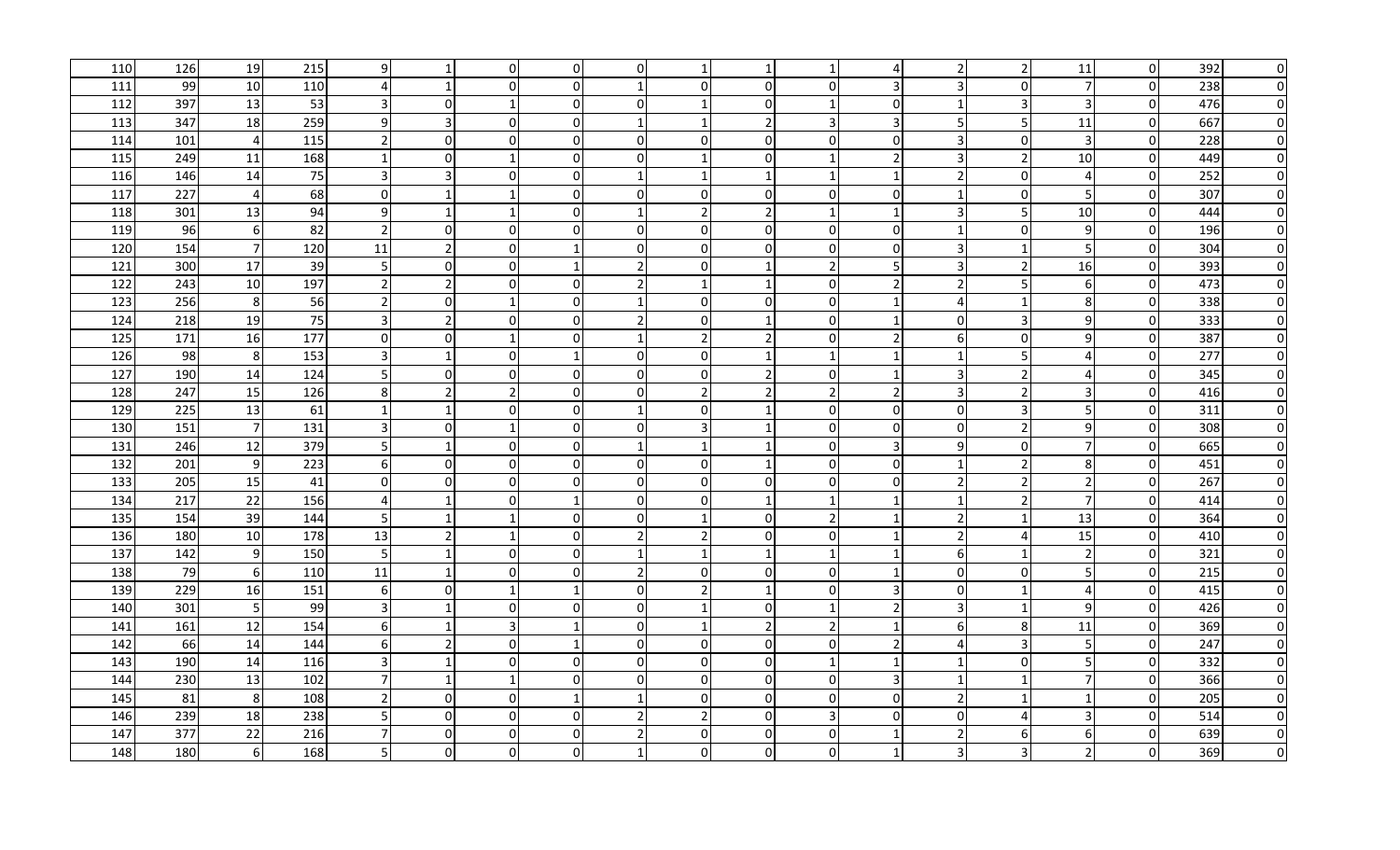| 149 | 243 | 12               | 233 | 11                      |                | $\mathbf 1$    | $\overline{0}$ | $\mathbf 1$              | $\overline{0}$ | $\overline{0}$ | $\overline{0}$ | $\Omega$       | $\overline{A}$           | 3                        | $\overline{3}$ | $\overline{0}$ | 512 | $\overline{0}$ |
|-----|-----|------------------|-----|-------------------------|----------------|----------------|----------------|--------------------------|----------------|----------------|----------------|----------------|--------------------------|--------------------------|----------------|----------------|-----|----------------|
| 150 | 383 | 19               | 137 | $\overline{2}$          |                | $\overline{0}$ | $\Omega$       | $\Omega$                 | $\overline{2}$ |                | $\Omega$       | $\Omega$       | $\overline{\phantom{a}}$ | $\mathbf{1}$             | 12             | $\overline{0}$ | 560 | $\overline{0}$ |
| 151 | 189 | 12               | 152 | $\overline{3}$          |                | $\overline{0}$ | $\mathbf{1}$   | $\mathbf{1}$             | 1              | $\Omega$       |                |                | $\Omega$                 | $\mathbf 0$              | $6 \mid$       | $\overline{0}$ | 369 | $\overline{0}$ |
| 152 | 173 | $\overline{3}$   | 20  | $\overline{2}$          |                | $\Omega$       | $\Omega$       | $\Omega$                 | $\mathbf{0}$   |                | $\Omega$       | $\Omega$       |                          | $\Omega$                 | 5              | $\overline{0}$ | 206 | $\overline{0}$ |
| 153 | 153 | 10               | 148 | $\overline{3}$          |                | $\Omega$       | $\mathbf{0}$   | $\mathbf{1}$             | $\overline{3}$ | $\Omega$       | $\Omega$       | $\Omega$       | 5                        | 2                        | 4              | $\overline{0}$ | 332 | 0I             |
| 154 | 90  | 12               | 293 | $\overline{3}$          |                | $\mathbf{1}$   | $\mathbf{0}$   | $\overline{0}$           | $\overline{0}$ |                | $\Omega$       |                | $\overline{3}$           | 1                        | 6              | $\overline{0}$ | 414 | $\overline{0}$ |
| 155 | 223 | 9                | 118 | $\overline{2}$          | $\Omega$       | -1             | $\mathbf{0}$   | $\Omega$                 | 1              | O              | $\Omega$       | $\Omega$       | $\overline{2}$           | $\overline{2}$           | 5              | $\overline{0}$ | 363 | $\overline{0}$ |
| 156 | 207 | 15               | 40  | $\vert$ 1               |                | $\overline{3}$ | $\overline{0}$ | $\Omega$                 | 0              |                | $\Omega$       | $\Omega$       | $\Omega$                 | $\Omega$                 | $\overline{3}$ | $\overline{0}$ | 271 | $\overline{0}$ |
| 157 | 253 | 12               | 66  | $1\overline{ }$         | $\Omega$       | 1              | 0              | $\overline{0}$           | 0I             | 0              | $\Omega$       | <sup>0</sup>   | $\Omega$                 | $\mathbf{1}$             | 5              | $\overline{0}$ | 339 | $\overline{0}$ |
| 158 | 367 | 12               | 74  | $\overline{0}$          |                | $\overline{0}$ | $\mathbf 0$    | $\Omega$                 | $\overline{0}$ | 0              | 0              | $\Omega$       |                          | $\mathbf{1}$             | $\overline{7}$ | $\overline{0}$ | 463 | $\overline{0}$ |
| 159 | 197 | 10               | 79  | $\overline{3}$          | $\Omega$       | $\overline{0}$ | $\mathbf{0}$   |                          | 0              | ΩI             | <sup>0</sup>   |                |                          | $\Omega$                 | 4              | $\overline{0}$ | 296 | $\overline{0}$ |
| 160 | 252 | $\overline{7}$   | 74  | $\overline{0}$          |                | 1              | $\overline{0}$ | $\mathbf 1$              | $\overline{0}$ | $\overline{3}$ | $\Omega$       | 2              | 5                        | 31                       | 5 <sub>l</sub> | $\overline{0}$ | 382 | $\overline{0}$ |
| 161 | 277 | 10               | 141 | $\overline{0}$          |                | $\mathbf{1}$   | $\Omega$       | $\Omega$                 | $\overline{0}$ | 0              |                | $\Omega$       | $\Omega$                 | 26                       | 4              | $\overline{0}$ | 461 | $\overline{0}$ |
| 162 | 313 | $\overline{3}$   | 148 | $\overline{4}$          |                | $\overline{0}$ | $\overline{0}$ | $\overline{0}$           | $\overline{0}$ | $\Omega$       | $\Omega$       |                | 3                        | 12                       | 4              | $\overline{0}$ | 490 | $\overline{0}$ |
| 163 | 311 | 10               | 150 | $\overline{3}$          | $\Omega$       | $\overline{2}$ | $\mathbf{1}$   | $\Omega$                 | $\overline{0}$ | $\Omega$       |                |                | $\overline{1}$           | 5                        | 17             | $\overline{0}$ | 503 | $\overline{0}$ |
| 164 | 306 | $\overline{2}$   | 154 | $\overline{0}$          | $\Omega$       | $\overline{0}$ | $\overline{0}$ | $\Omega$                 | $\overline{0}$ | $\Omega$       | $\Omega$       | $\Omega$       | $\Omega$                 | $\boldsymbol{0}$         | 3              | $\overline{0}$ | 465 | $\overline{0}$ |
| 165 | 485 | 8                | 242 | $\overline{2}$          | 3              | $\overline{2}$ | $\Omega$       | $\Omega$                 | $\overline{2}$ |                | $\Omega$       | $\mathcal{P}$  | $\overline{2}$           | $\mathbf{1}$             | $\overline{2}$ | $\overline{0}$ | 752 | $\overline{0}$ |
| 166 | 415 | 17               | 180 | $\overline{3}$          |                | $\overline{2}$ | $\overline{0}$ | 4                        | $\overline{0}$ | ΩI             |                |                | $\mathbf 0$              | $\overline{7}$           | 13             | $\overline{0}$ | 646 | $\overline{0}$ |
| 167 | 391 | 8                | 168 | $\vert$ 1               |                | $\overline{0}$ | $\overline{0}$ | $\Omega$                 | 1              | $\overline{3}$ |                |                | $\Omega$                 | 6                        | 4              | $\overline{0}$ | 585 | $\overline{0}$ |
| 168 | 171 | 8                | 127 | $\overline{3}$          | $\overline{0}$ | $\overline{0}$ | $\overline{0}$ | $\overline{0}$           | 1              | 01             | $\Omega$       |                |                          | $\mathbf 1$              | $\overline{2}$ | $\overline{0}$ | 316 | $\overline{0}$ |
| 169 | 151 | 9                | 85  | $\overline{2}$          |                | $\overline{0}$ | $\mathbf 0$    | $\overline{0}$           | $\overline{0}$ |                | $\Omega$       | $\Omega$       | 0                        | $1\,$                    | $\overline{3}$ | $\overline{0}$ | 253 | $\overline{0}$ |
| 170 | 312 | $6\phantom{1}6$  | 90  | $1\vert$                | $\overline{0}$ | -1             | 0              | $\overline{0}$           | $\overline{0}$ | 0              |                | 0              | -1                       | 1                        | 4              | $\overline{0}$ | 417 | $\overline{0}$ |
| 171 | 127 | 15               | 245 | $\overline{2}$          |                | 1              | 2              | $\overline{0}$           | 1              | $\Omega$       | $\mathbf{1}$   | 3              | -1                       | $\mathbf{1}$             | 5              | $\overline{0}$ | 405 | $\overline{0}$ |
| 172 | 113 | $\boldsymbol{6}$ | 77  | 6                       |                | 1              |                | $\overline{0}$           | 1              | $\Omega$       | $\Omega$       |                |                          | $\overline{\phantom{a}}$ | $\overline{2}$ | $\overline{0}$ | 213 | $\overline{0}$ |
| 173 | 67  | $\boldsymbol{6}$ | 55  | $\overline{3}$          | $\overline{0}$ | $\overline{0}$ | $\overline{0}$ | $\mathbf 0$              | $\overline{0}$ |                | $\Omega$       | $\overline{0}$ | $\mathbf 0$              | $1\,$                    | $\mathbf{1}$   | $\overline{0}$ | 134 | $\overline{0}$ |
| 174 | 328 | 12               | 164 | $\vert$ 1               | $\Omega$       | $\overline{0}$ | $\mathbf{0}$   | $\mathbf{1}$             | 1              | $\Omega$       | $\Omega$       |                | Δ                        | 0                        | 6              | $\overline{0}$ | 518 | $\overline{0}$ |
| 175 | 205 | 25               | 272 | 15                      |                | 1              | $\mathbf{1}$   | $\mathbf 0$              | $\overline{0}$ |                | $\Omega$       |                | $\overline{\phantom{a}}$ | 2                        | 6              | $\overline{0}$ | 536 | $\overline{0}$ |
| 176 | 133 | 12               | 80  | $\overline{2}$          | $\Omega$       | 0              | $\mathbf 0$    | $\overline{0}$           | 1              |                |                |                | $\mathbf{1}$             | 2                        | $\overline{3}$ | $\overline{0}$ | 237 | $\overline{0}$ |
| 177 | 395 | 20               | 271 | 8                       |                | $\overline{2}$ | $\Omega$       | $\overline{0}$           | 1              | 0              | $\mathbf{1}$   |                | 5                        | 1                        | $\overline{7}$ | $\overline{0}$ | 719 | $\overline{0}$ |
| 178 | 397 | 12               | 276 | 6                       | $\overline{0}$ | $\overline{0}$ |                | $\overline{0}$           | 0              | 01             | $\Omega$       |                | 8                        | 2                        | 14             | $\overline{0}$ | 719 | $\overline{0}$ |
| 179 | 191 | 10               | 70  | $\vert$ 1               | $\overline{0}$ | $\overline{0}$ |                | $\overline{0}$           | 1              |                | 0              | n              | 6                        | 1                        | 11             | $\overline{0}$ | 293 | $\overline{0}$ |
| 180 | 194 | 12               | 82  | $\vert$ 1               | $\Omega$       | $\overline{0}$ | 0              | $\overline{0}$           | $\overline{0}$ | 01             | 0              | $\Omega$       | 3                        | 0                        | 8 <sup>°</sup> | $\overline{0}$ | 300 | $\overline{0}$ |
| 181 | 284 | 14               | 139 | $6 \mid$                |                | $\overline{0}$ | $\overline{0}$ | -1                       | 1              | $\Omega$       |                |                | $\overline{z}$           | 3                        | 3              | $\overline{0}$ | 460 | 0I             |
| 182 | 349 | 16               | 143 | $\overline{\mathbf{3}}$ |                | $\overline{2}$ | 0              |                          | $\overline{2}$ |                |                |                | 4                        | 5                        | 14             | $\overline{0}$ | 545 | 0I             |
| 183 | 298 | $\overline{7}$   | 82  | $\overline{2}$          |                | $\overline{0}$ | $\overline{2}$ | $\overline{\phantom{a}}$ |                | 01             | $\Omega$       |                | $\Omega$                 | $\Omega$                 | Δ              | $\overline{0}$ | 403 | 0I             |
| 184 | 52  | 6                | 70  | $\mathbf{1}$            | $\Omega$       | $\overline{0}$ | $\overline{0}$ | $\overline{0}$           |                | 0              |                |                |                          |                          | 6              | $\overline{0}$ | 143 | $\overline{0}$ |
| 185 | 213 | 6                | 148 | $1\vert$                |                | 01             | $\mathbf{0}$   | $\mathbf{0}$             | $\mathbf 1$    | $\mathcal{P}$  | 0              |                | 6                        | $\mathbf{1}$             | $\mathbf{1}$   | $\overline{0}$ | 384 | $\overline{0}$ |
| 186 | 35  | $\mathcal{D}$    | 47  | $\mathbf{1}$            | $\Omega$       | 01             | $\mathbf{0}$   | $\Omega$                 | $\overline{0}$ |                | $\Omega$       | $\Omega$       |                          | 0                        | $\mathbf{1}$   | $\overline{0}$ | 88  | 0I             |
| 187 | 243 | 5                | 52  | 1                       |                | $\overline{0}$ | $\mathbf{0}$   | $\overline{2}$           |                | U              |                |                | $\Omega$                 | $\mathbf{1}$             | 5              | $\overline{0}$ | 311 | $\overline{0}$ |